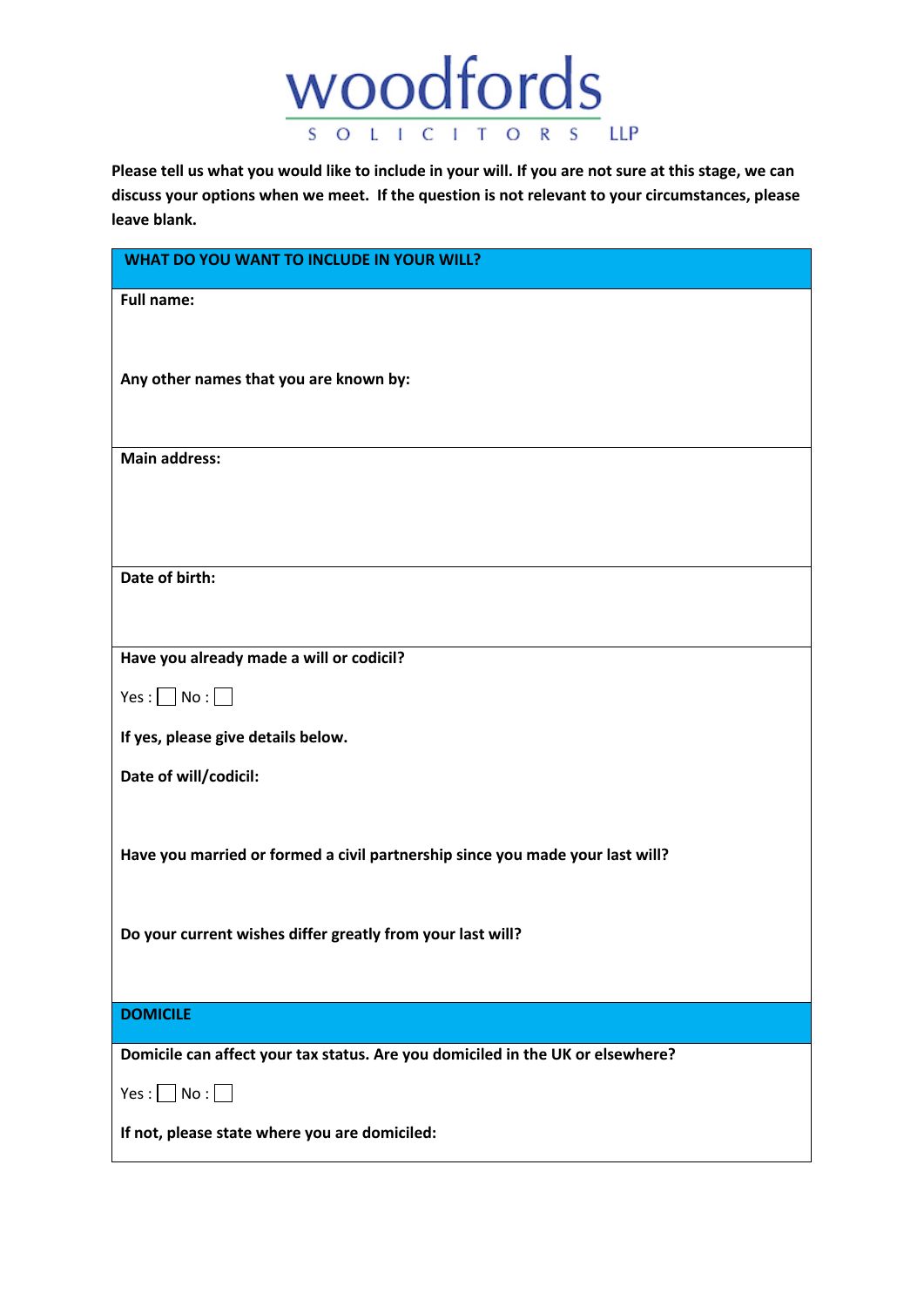| If you think you are not UK domiciled we can discuss this in more detail when we meet.                                                                                                                 |
|--------------------------------------------------------------------------------------------------------------------------------------------------------------------------------------------------------|
| <b>SCOPE OF YOUR WILL</b>                                                                                                                                                                              |
| Do you want your will to cover your worldwide assets? If you have property in another country<br>you may need to make a separate will for those assets and limit this will to exclude those<br>assets. |
| $Yes: \Box No: \Box$                                                                                                                                                                                   |
| <b>CHOICE OF LAW</b>                                                                                                                                                                                   |
| Do you want to consider making a choice of which country's law should apply to your will?                                                                                                              |
| $Yes: \Box No: \Box$                                                                                                                                                                                   |
| This might be useful if you own assets in another European country. We can discuss this when<br>we meet.                                                                                               |
| <b>WISHES FOR FUNERAL OR DISPOSAL OF BODY</b>                                                                                                                                                          |
| Please select the option(s) you have chosen.                                                                                                                                                           |
| <b>Buried</b>                                                                                                                                                                                          |
| <b>Cremated</b>                                                                                                                                                                                        |
| <b>Woodland or ecological burial</b>                                                                                                                                                                   |
| Disposal of body for scientific research                                                                                                                                                               |
| Disposal of body for transplants or corneal grafting                                                                                                                                                   |
| Please give any other instructions below:                                                                                                                                                              |
|                                                                                                                                                                                                        |
|                                                                                                                                                                                                        |
|                                                                                                                                                                                                        |
|                                                                                                                                                                                                        |
|                                                                                                                                                                                                        |
| <b>MARRIAGE OR CIVIL PARTNERSHIP</b>                                                                                                                                                                   |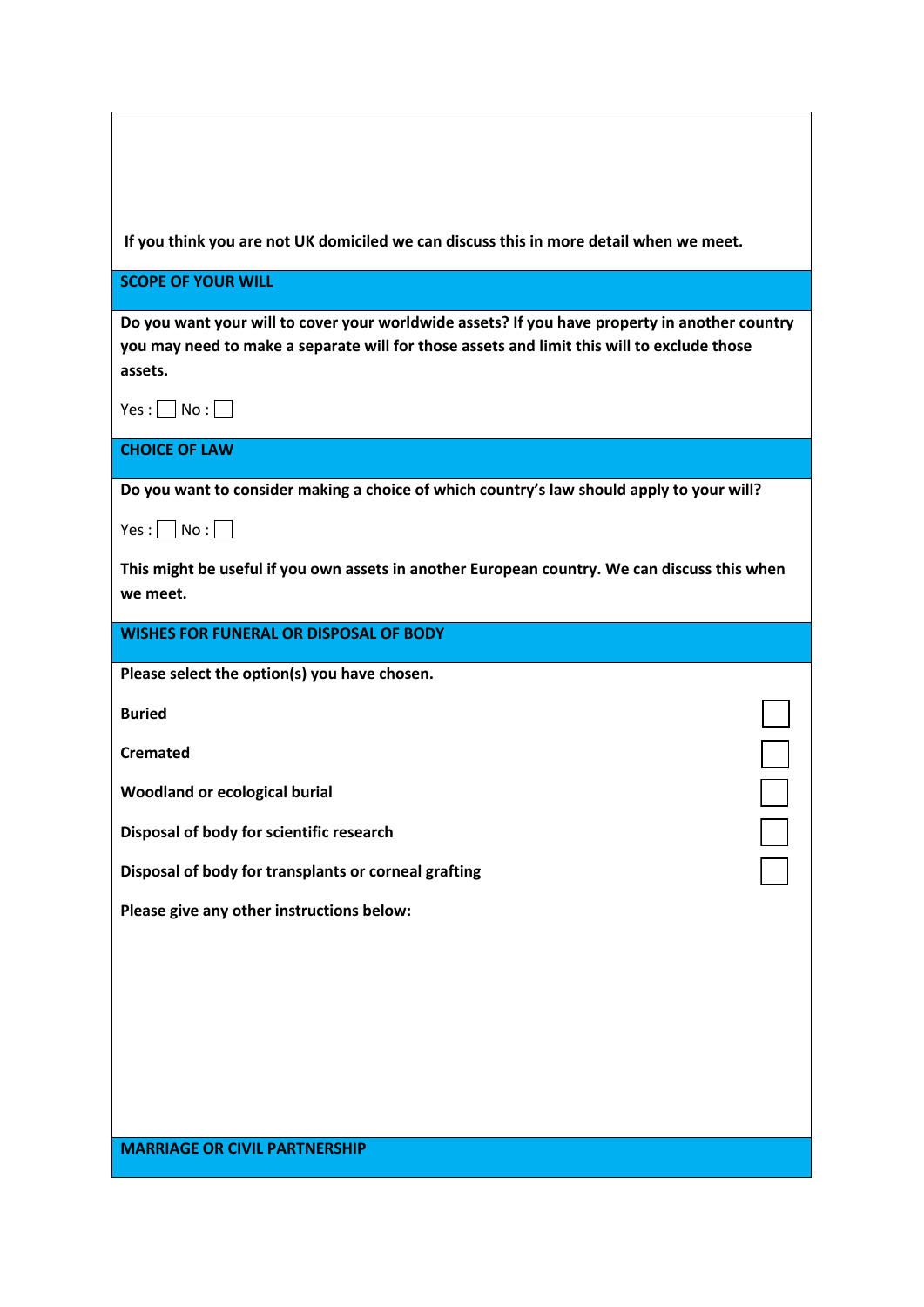| Are you expecting to get married or enter into a civil partnership in the near future? |  |
|----------------------------------------------------------------------------------------|--|
|----------------------------------------------------------------------------------------|--|

 $Yes : \Box No : \Box$ 

**(We can add an extra clause to ensure your will continues to be effective.)**

**If yes, please give the full name of the person you expect to marry or form a civil partnership with:**

## **EXECUTORS**

**Executors are persons you appoint to carry out your wishes and administer your estate. This is a responsible position with some duties imposed by law and you may therefore wish to appoint a professional executor such as a firm of solicitors or accountants.**

I wish to appoint the persons named below:

Full names:

Relationship to you:

Would you like the firm to act as your executors? Yes :  $\Box$  No :  $\Box$ 

**If your chosen executor cannot act, or they die before you, who should replace them as executors?**

Full name:

Relationship to you:

# **GUARDIANS**

**Who would you like to act as the guardian(s) of any children under 18 years should both you and the other parent die? (You should discuss this with the other parent and proposed guardian(s).)**

Full name:

Relationship to you:

Full name:

Relationship to you: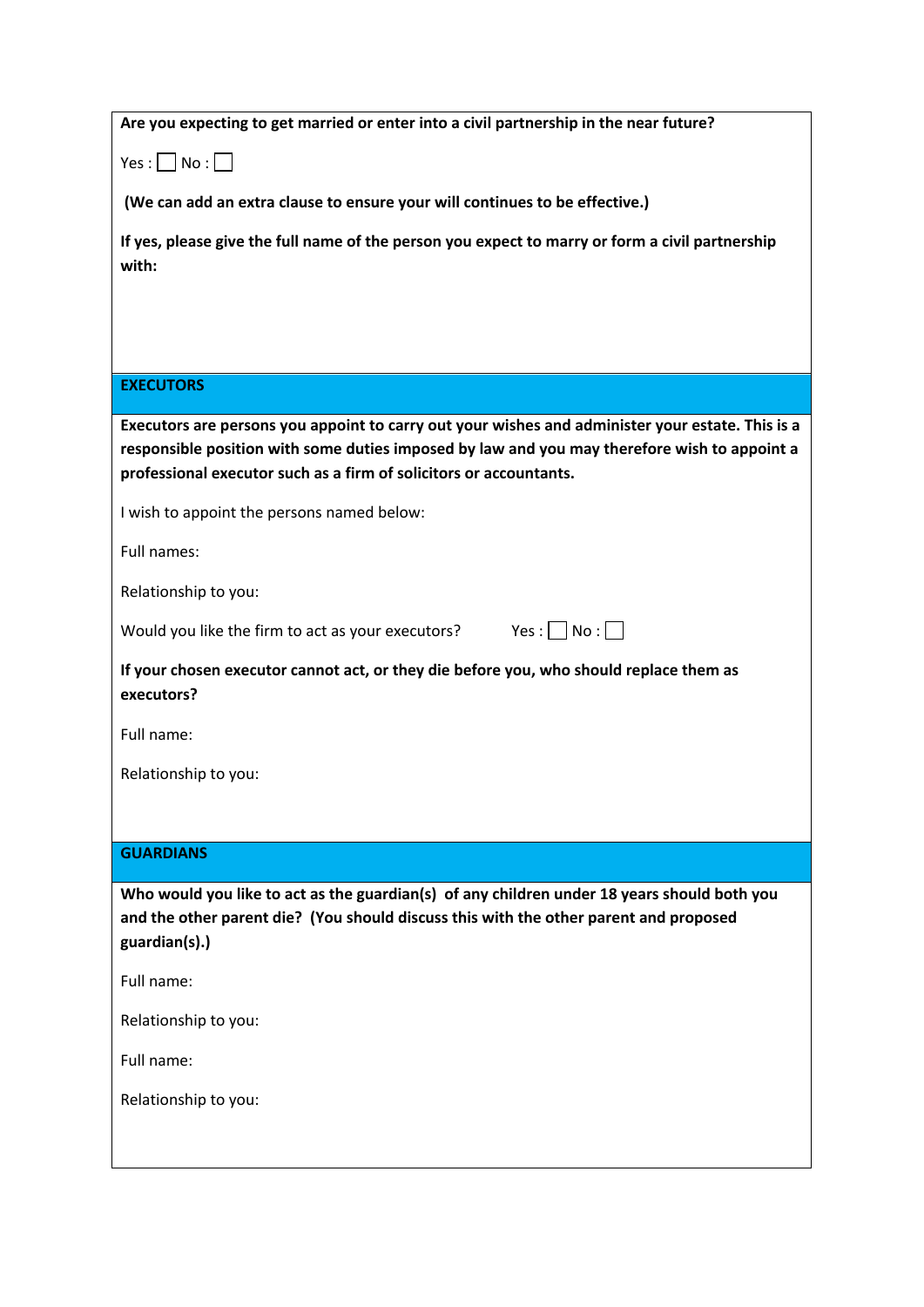| Are you acting as a guardian for someone elses' children?                                                                                                                                                                                                                 |
|---------------------------------------------------------------------------------------------------------------------------------------------------------------------------------------------------------------------------------------------------------------------------|
| $Yes: \Box No: \Box$                                                                                                                                                                                                                                                      |
| If yes, you can appoint your successor in your will. Please give details below if this applies to<br>you:                                                                                                                                                                 |
| Full name of minor(s) for whom you are a guardian:                                                                                                                                                                                                                        |
|                                                                                                                                                                                                                                                                           |
| Full name of successor guardian(s):                                                                                                                                                                                                                                       |
|                                                                                                                                                                                                                                                                           |
| <b>PERSONAL POSSESSIONS</b>                                                                                                                                                                                                                                               |
|                                                                                                                                                                                                                                                                           |
| Do you want to give all or some of your personal possessions to a particular person or a group<br>of people? You can ask your executors or your surviving spouse or partner to deal with this<br>according to your written wishes if you like. Please give details below: |
| All personal possessions?                                                                                                                                                                                                                                                 |
| $Yes: \Box No: \Box$                                                                                                                                                                                                                                                      |
| Details of specific personal possessions to be gifted:                                                                                                                                                                                                                    |
|                                                                                                                                                                                                                                                                           |
|                                                                                                                                                                                                                                                                           |
|                                                                                                                                                                                                                                                                           |
|                                                                                                                                                                                                                                                                           |
| Who would you prefer to deal with this gift following your written wishes? Please select one of<br>the following options:                                                                                                                                                 |
| Executor(s)                                                                                                                                                                                                                                                               |
| Spouse or partner                                                                                                                                                                                                                                                         |
| Others                                                                                                                                                                                                                                                                    |
| Who should pay for the costs of packing, shipping and insurance? Please select one of the<br>following options:                                                                                                                                                           |
| Your estate                                                                                                                                                                                                                                                               |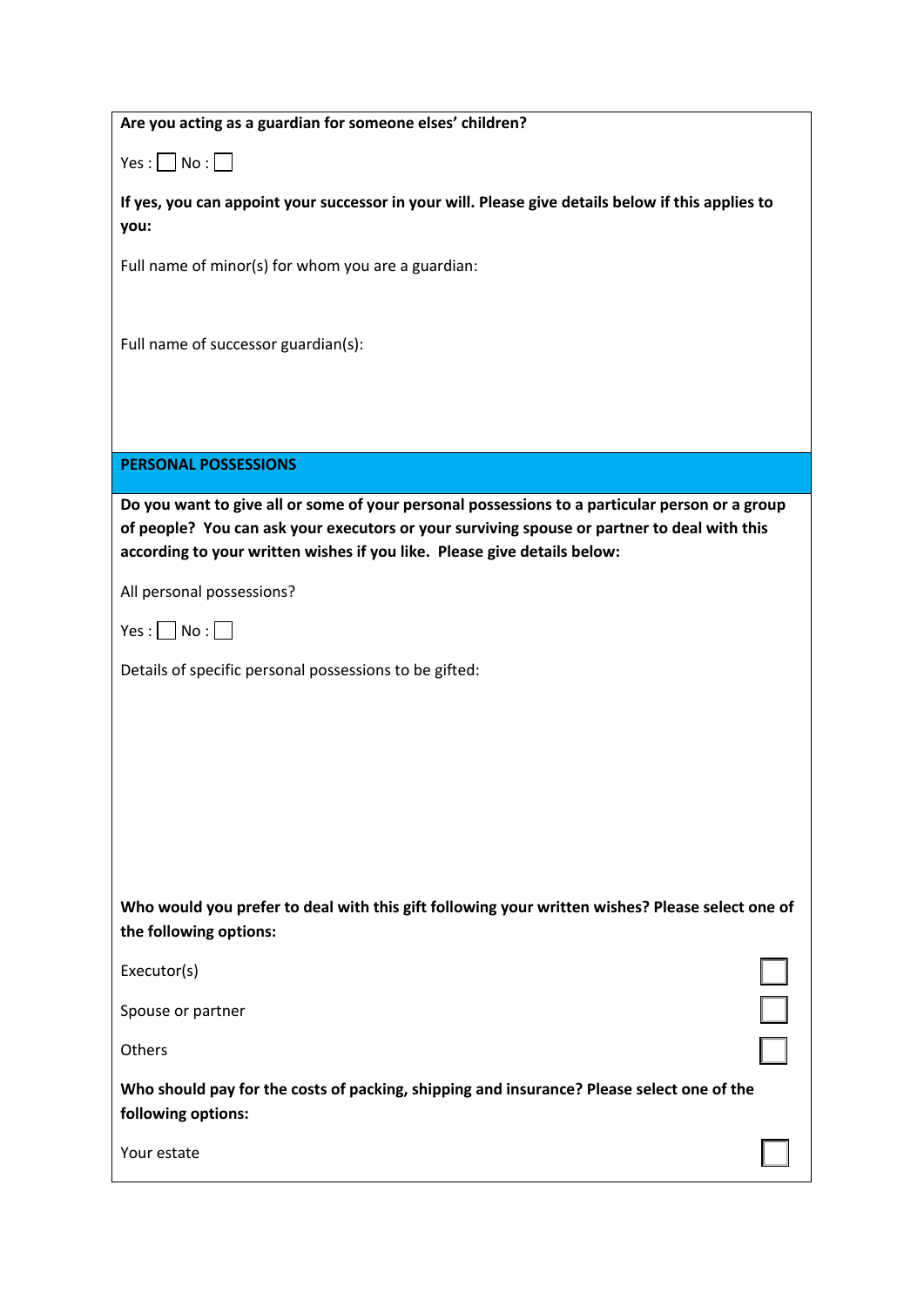| The person(s) receiving the gift(s)                                                               |  |
|---------------------------------------------------------------------------------------------------|--|
| <b>PROVIDING FOR YOUR PET(S)</b>                                                                  |  |
| Do you want to make any provision for what will happen to a pet after you have died? Please       |  |
| select one of the following options:                                                              |  |
| Give pet to an animal charity together with a donation for its upkeep.                            |  |
| Give pet to a friend or a member of your family with a gift to cover its upkeep.                  |  |
| Instruct executors to euthanise the pet.                                                          |  |
| Other (give details below):                                                                       |  |
|                                                                                                   |  |
|                                                                                                   |  |
| Do you want to leave instructions or helpful information about your pet in a letter to assist the |  |
| person who will care for it?                                                                      |  |
| $Yes:$ No : $\Box$                                                                                |  |
| <b>CASH GIFTS</b>                                                                                 |  |
|                                                                                                   |  |
| Do you want to make any cash gifts? Please give details below:                                    |  |
| Amount (£):                                                                                       |  |
| Name of person receiving the gift:                                                                |  |
| Address:                                                                                          |  |
| Index linked: $\Box$                                                                              |  |
| At a particular age (for example, at 21 or 25):                                                   |  |
| If relevant, gift to be on first death or after death of surviving spouse or partner?:            |  |
| After Death of Surviving                                                                          |  |
| Amount (£):                                                                                       |  |
| Name of person receiving the gift:                                                                |  |
| Address:                                                                                          |  |
| Index linked:                                                                                     |  |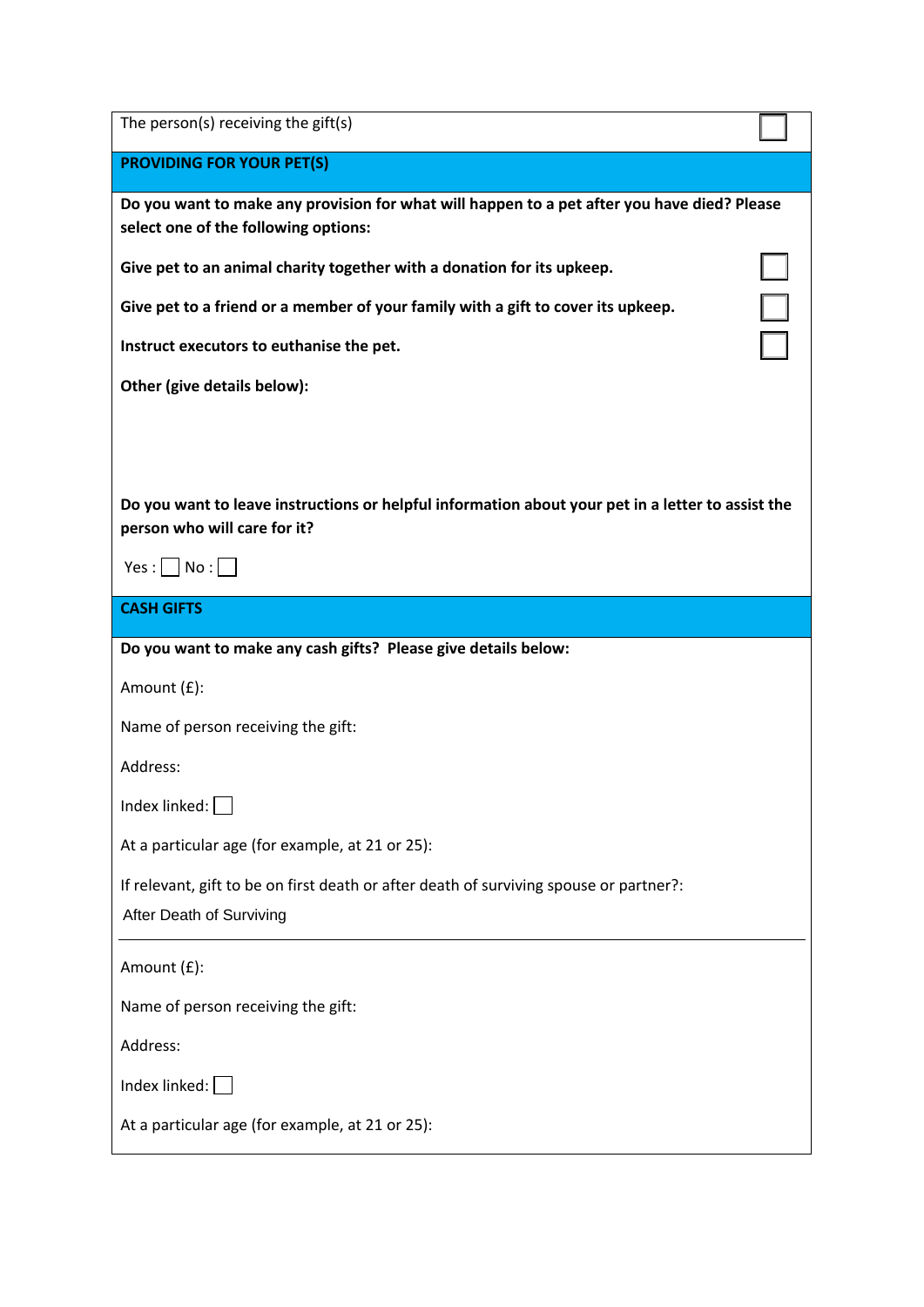| If relevant, gift to be on first death or after death of surviving spouse or partner?: After Death of Su                                                                   |
|----------------------------------------------------------------------------------------------------------------------------------------------------------------------------|
| Amount (£):                                                                                                                                                                |
| Name of person receiving the gift:                                                                                                                                         |
| Address:                                                                                                                                                                   |
| Index linked: $\Box$                                                                                                                                                       |
| At a particular age (for example, at 21 or 25):                                                                                                                            |
| If relevant, gift to be on first death or after death of surviving spouse or partner?:<br>After Death of Surviving                                                         |
| Amount (£):                                                                                                                                                                |
| Name of person receiving the gift:                                                                                                                                         |
| Address:                                                                                                                                                                   |
| Index linked: $\vert$                                                                                                                                                      |
| At a particular age (for example, at 21 or 25):                                                                                                                            |
| If relevant, gift to be on first death or after death of surviving spouse or partner?:<br>After Death of Surviving                                                         |
| Amount (£):                                                                                                                                                                |
| Name of person receiving the gift:                                                                                                                                         |
| Address:                                                                                                                                                                   |
| Index linked:                                                                                                                                                              |
| At a particular age (for example, at 21 or 25):                                                                                                                            |
| If relevant, gift to be on first death or after death of surviving spouse or partner?:                                                                                     |
| After Death of Surviving                                                                                                                                                   |
| <b>GIFTS TO CHARITY</b>                                                                                                                                                    |
| Your beneficiaries may be able to claim a 10% reduction in inheritance tax if you give 10% or<br>more of your estate to charity. Please ask for more details when we meet. |
| Please give details of gift(s).                                                                                                                                            |
| Name of charity:                                                                                                                                                           |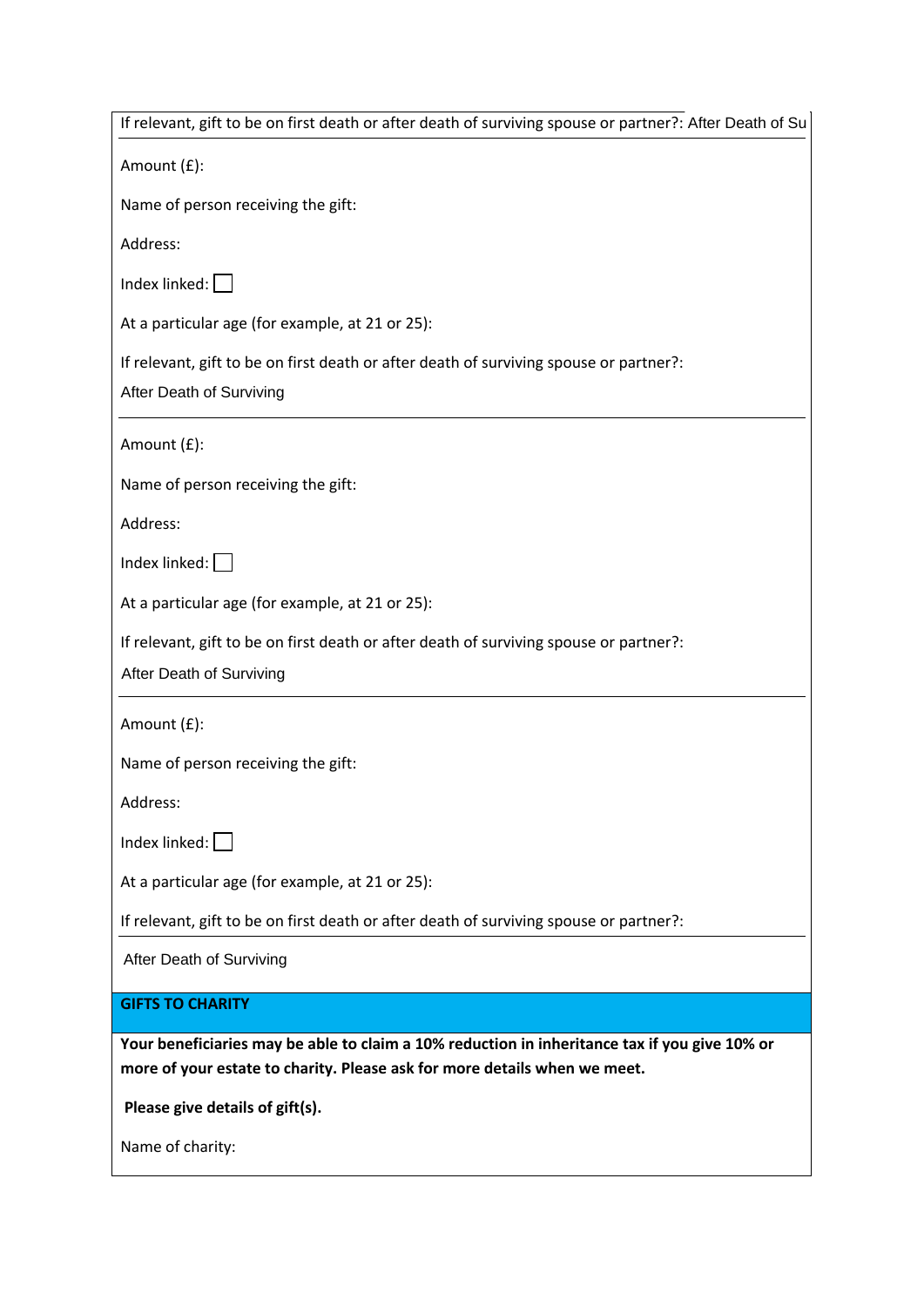Charity registration number:

Address:

Amount (£):

Any special purposes or for general purposes of charity:

#### **GIFTS OF LAND AND BUILDINGS**

#### **Please give the following details:**

Title and address of property:

Full name of beneficiary:

If the property is mortgaged do you want the beneficiary to pay off the mortgage (the beneficiary might have to sell the property to pay this) or should it be paid from your estate? Please select one option:

| Beneficiary |
|-------------|
|             |

Estate

Do you want the beneficiary to pay any inheritance tax on the gift (the beneficiary may need to sell the property to pay this) or should the tax be paid from your estate? Please select one option:

Estate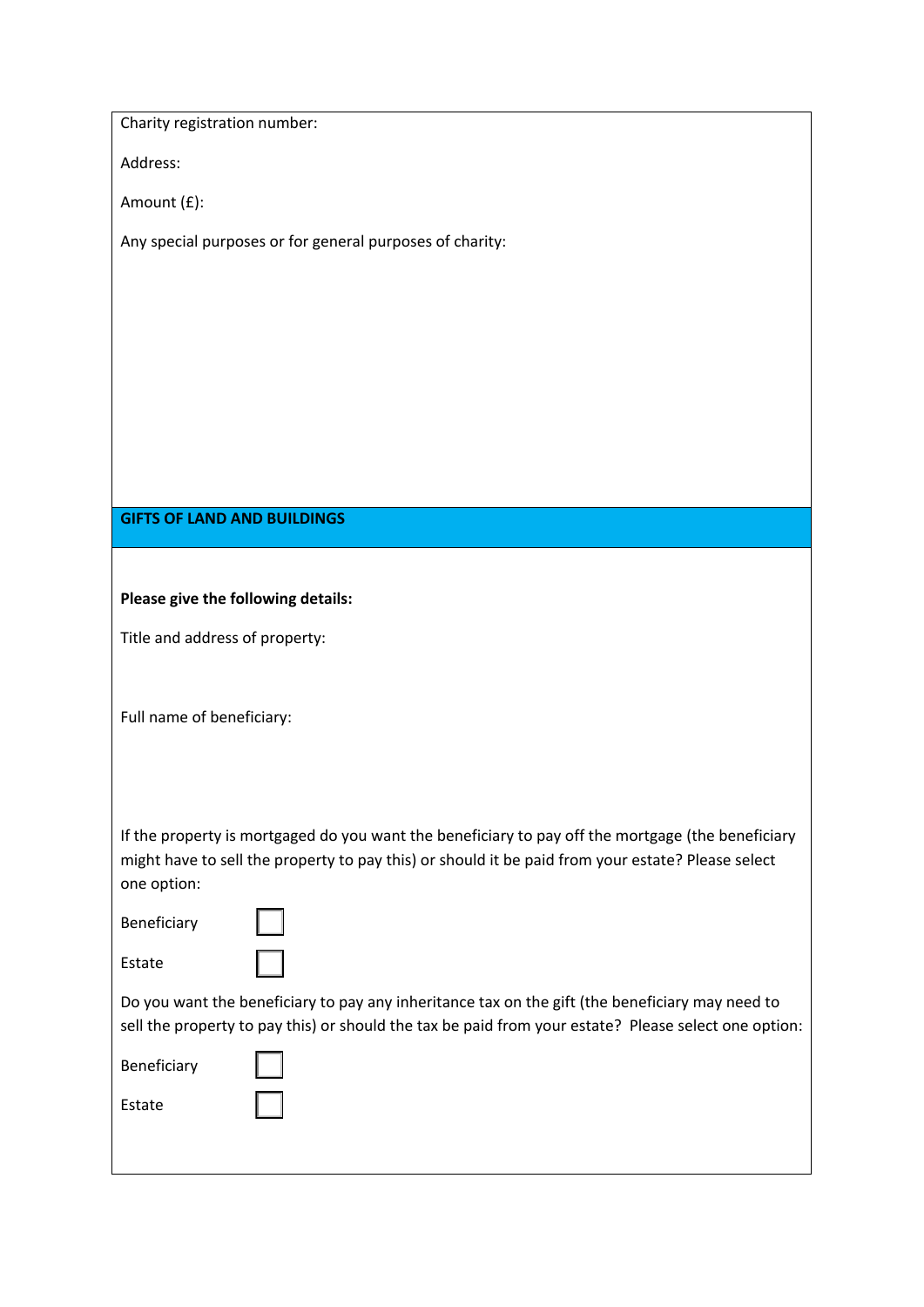| Please give the following details:                                                                                                                                                                                    |  |  |  |
|-----------------------------------------------------------------------------------------------------------------------------------------------------------------------------------------------------------------------|--|--|--|
| Title and address of property:                                                                                                                                                                                        |  |  |  |
|                                                                                                                                                                                                                       |  |  |  |
| Full name of beneficiary:                                                                                                                                                                                             |  |  |  |
|                                                                                                                                                                                                                       |  |  |  |
|                                                                                                                                                                                                                       |  |  |  |
| If the property is mortgaged do you want the beneficiary to pay off the mortgage (the beneficiary<br>might have to sell the property to pay this) or should it be paid from your estate? Please select<br>one option: |  |  |  |
| Beneficiary                                                                                                                                                                                                           |  |  |  |
| Estate                                                                                                                                                                                                                |  |  |  |
| Do you want the beneficiary to pay any inheritance tax on the gift (the beneficiary may need to<br>sell the property to pay this) or should the tax be paid from your estate? Please select one option:               |  |  |  |
| Beneficiary                                                                                                                                                                                                           |  |  |  |
| Estate                                                                                                                                                                                                                |  |  |  |
|                                                                                                                                                                                                                       |  |  |  |
| <b>RIGHT TO OCCUPY PROPERTY</b>                                                                                                                                                                                       |  |  |  |
| Do you want to give anyone a right to occupy any of your property?                                                                                                                                                    |  |  |  |
| $Yes: \Box No:$                                                                                                                                                                                                       |  |  |  |
| If yes, please select one of the following options:                                                                                                                                                                   |  |  |  |
| Right to occupy for the rest of their life, but no trust arrangements                                                                                                                                                 |  |  |  |
| Right to occupy for the rest of their life under a life interest trust                                                                                                                                                |  |  |  |
| Right to occupy for a period of time (for example, one year from death or until they find                                                                                                                             |  |  |  |
| somewhere else)                                                                                                                                                                                                       |  |  |  |
| Not sure but would like to discuss when we meet                                                                                                                                                                       |  |  |  |
| <b>RELEASE OF DEBTS</b>                                                                                                                                                                                               |  |  |  |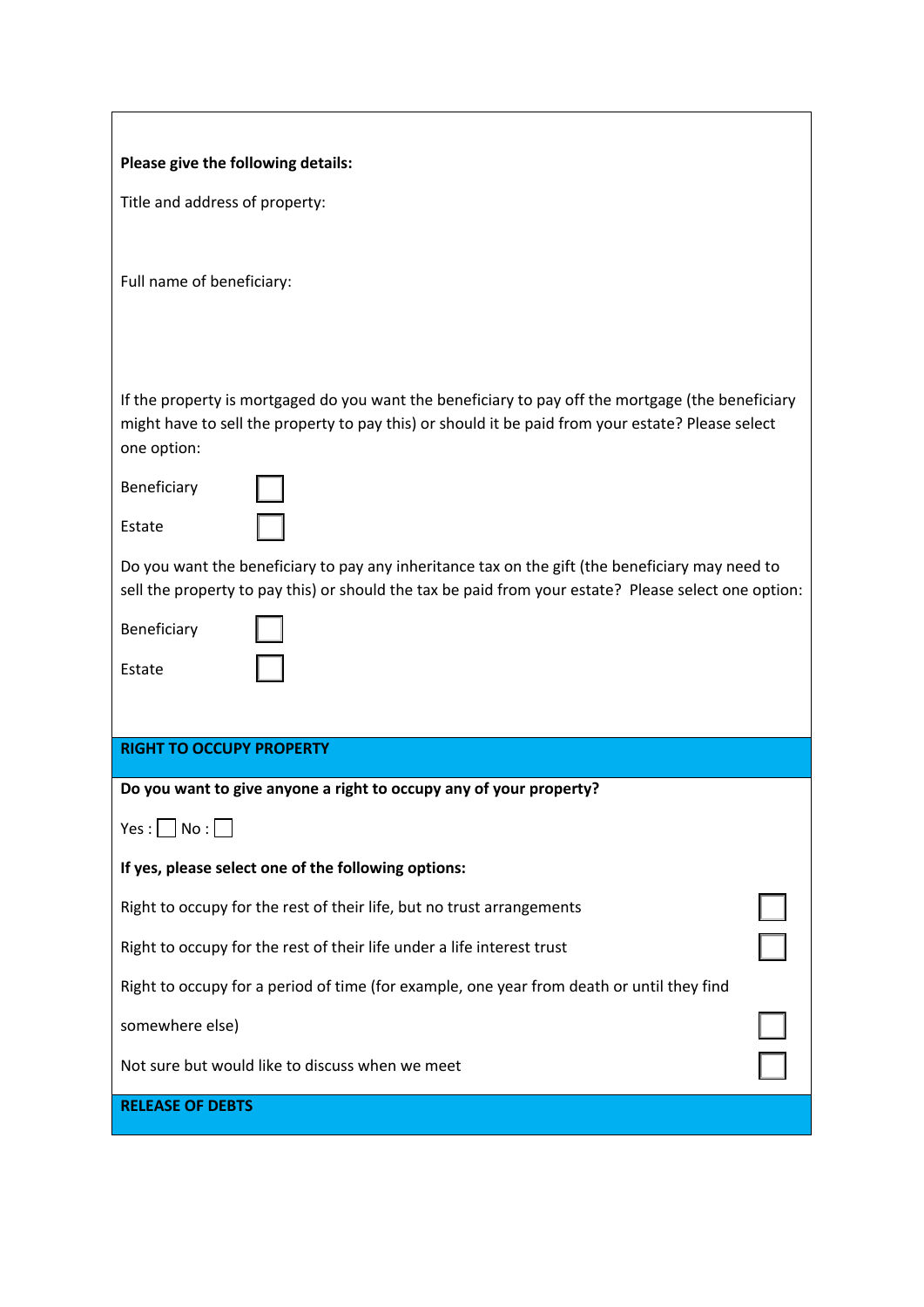| Do you want to release anyone from an obligation to repay any debts they owe you at your |  |
|------------------------------------------------------------------------------------------|--|
| death?                                                                                   |  |

**Please give details:**

Name of debtor:

Amount owed:

Is there evidence of the debt in writing?

Name of debtor:

Amount owed:

Is there evidence of the debt in writing?

### **NIL RATE BAND GIFT OR TRUST**

**Do you want to make a gift of your available inheritance tax nil rate band to a trust? (Remember that if you do not make a gift of any unused nil rate band, it can be added to your spouse or civil partner's nil rate band to reduce the tax bill when they die.) Please select one of the following options:**

Yes, I would like to make a gift of my nil rate band.

No, I would prefer to leave my nil rate band for my spouse/partner to claim on their death.

Not sure, I would like to discuss when we meet.

**Have you previously been widowed and remarried?** 

 $Yes : \Box No : \Box$ 

**(If so, you may have more than one available nil rate band.)**

**INHERITANCE TAX**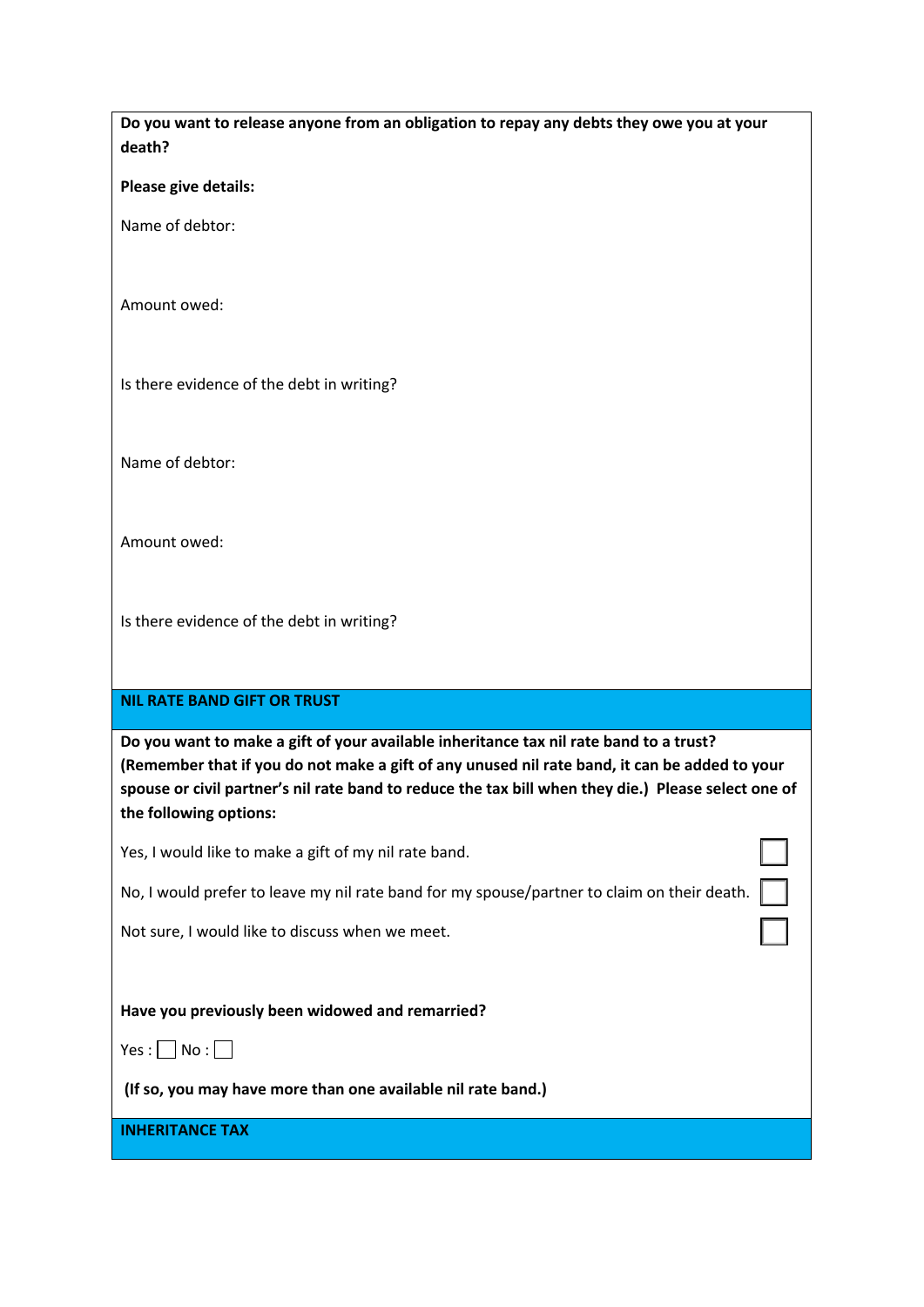| If you make large gifts in your lifetime and do not survive a further seven years, the recipient<br>may need to pay any extra inheritance tax that is charged as a result. Do you want the recipient<br>to pay this extra tax or should it be paid from your estate? Please select one of the following<br>options: |  |  |  |
|---------------------------------------------------------------------------------------------------------------------------------------------------------------------------------------------------------------------------------------------------------------------------------------------------------------------|--|--|--|
| Recipient pays extra tax                                                                                                                                                                                                                                                                                            |  |  |  |
| Estate pays extra tax                                                                                                                                                                                                                                                                                               |  |  |  |
| Gifts in your will. Do you want the beneficiary to pay the inheritance tax on their gift or your<br>estate? Please select one of the following options:                                                                                                                                                             |  |  |  |
| Beneficiary pays tax                                                                                                                                                                                                                                                                                                |  |  |  |
| Estate pays tax                                                                                                                                                                                                                                                                                                     |  |  |  |
| Not sure (we can discuss at our meeting)                                                                                                                                                                                                                                                                            |  |  |  |
| <b>GIFT OF RESIDUARY ESTATE</b>                                                                                                                                                                                                                                                                                     |  |  |  |
| Your residuary estate is what is left after all the other gifts, tax, funeral and administrative<br>expenses are paid. Who do you want to inherit what is left? Please select the options that<br>apply:                                                                                                            |  |  |  |
| Spouse or civil partner outright gift                                                                                                                                                                                                                                                                               |  |  |  |
| Spouse or civil partner life interest                                                                                                                                                                                                                                                                               |  |  |  |
| Children outright in equal shares at 18, 21, 25 or no set age                                                                                                                                                                                                                                                       |  |  |  |
| Grandchildren outright in equal shares at 18, 21, 25 or no set age                                                                                                                                                                                                                                                  |  |  |  |
| Charities                                                                                                                                                                                                                                                                                                           |  |  |  |
| On continuing trusts (for example, discretionary trust or life interest trust)                                                                                                                                                                                                                                      |  |  |  |
| <b>VULNERABLE BENEFICIARIES</b>                                                                                                                                                                                                                                                                                     |  |  |  |
| Do you want assets to be held in trust for a vulnerable beneficiary? (This could simply be<br>someone who cannot manage money.)                                                                                                                                                                                     |  |  |  |
| Name of vulnerable beneficiary:                                                                                                                                                                                                                                                                                     |  |  |  |
| Details of vulnerability (for example, disabled, bad with money or addiction):                                                                                                                                                                                                                                      |  |  |  |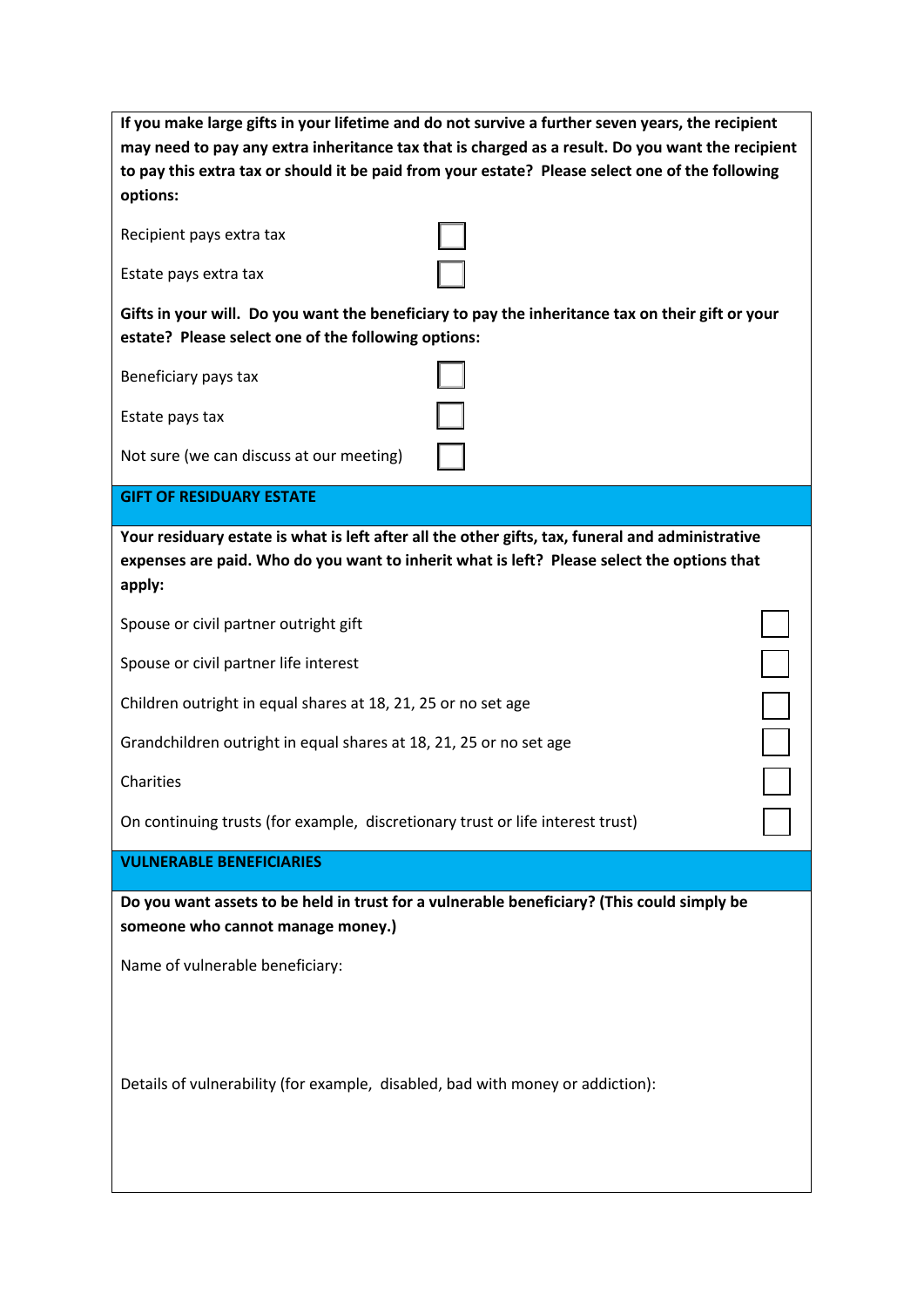| <b>ASSET PROTECTION</b> |  |  |
|-------------------------|--|--|
|                         |  |  |

**Are any of your beneficiaries likely to become divorced or bankrupt in the near future? (There are steps you can take to protect their inheritance).**

 $Yes : \Box No : \Box$ 

**If yes, we can discuss your options when we meet.**

**CHILDREN FROM PREVIOUS RELATIONSHIP**

**Do you want to ensure that any children from a previous relationship are provided for when you die?**

 $Yes : \Box No : \Box$ 

**If yes, we can discuss your options when we meet.**

**Please provide details of any children who are not related to you by blood (step-children or children treated as a child of the family but who are not adopted):**

#### **LONG STOP BENEFICIARIES**

**If your planned gifts fail (for example, because all your chosen beneficiaries die before you) who do you want to benefit? This could be one person, a group of people (such as nephews and nieces), a charity or any mixture of these.**

Name(s) of specific person(s):

Description of group of people:

Name of charity (and charity registration number):